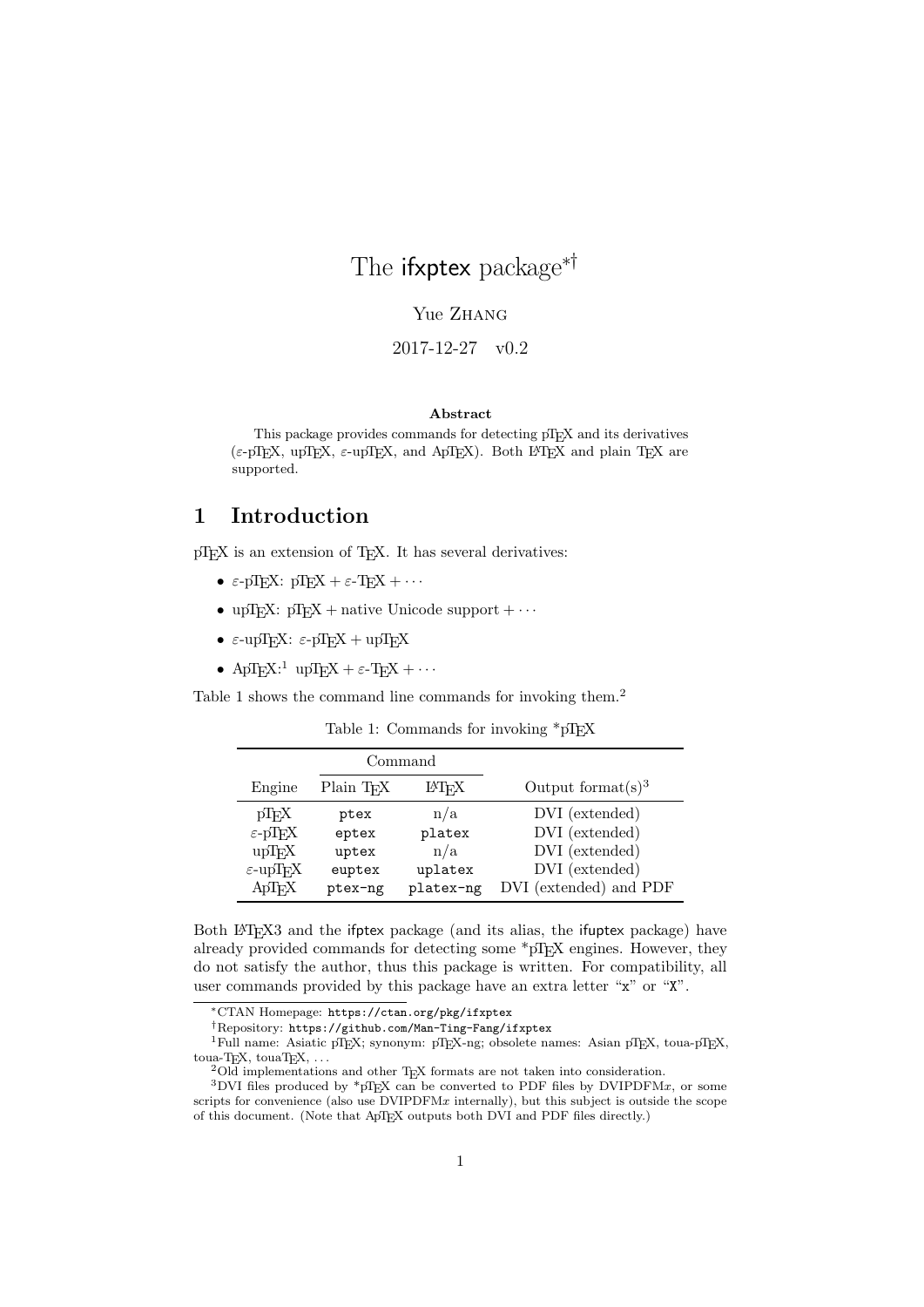## 2 Naming conventions

There are two more naming conventions in this package:

- Suppose that there is a TEX engine called FooTEX, then both FooTeX and footex are used in commands' names, but they refer to different things: FooTeX stands for the FooTEX engine itself, while footex stands for all engines (mostly) compatible with FooTEX (including FooTEX).
- Furthermore, UniFooTeX and unifootex stand respectively for FooTeX and footex when using Unicode as the internal encoding. (Similarly, "(Unicode)" used in the following tables indicates that the engine should be the corresponding UniFooTeX.) (Note that ApTEX always uses Unicode as its internal encoding.)

#### 3 Usage

This package has no options, just load it as usual:

- LAT<sub>F</sub>X: \usepackage{ifxptex}
- Plain TEX: \input ifxptex.sty

#### 3.1 Conditionals

Table 2 lists the conditionals provided by this package.

|               | True when using (one of) |                                  |           |                                   |  |  |
|---------------|--------------------------|----------------------------------|-----------|-----------------------------------|--|--|
| Conditional   | pT <sub>E</sub> X        | $\varepsilon$ -pT <sub>E</sub> X | upTEX     | $\varepsilon$ -upT <sub>F</sub> X |  |  |
| \ifxpTeX      |                          |                                  |           |                                   |  |  |
| \ifxepTeX     |                          |                                  |           |                                   |  |  |
| \ifxupTeX     |                          |                                  |           |                                   |  |  |
| \ifxeupTeX    |                          |                                  |           |                                   |  |  |
| \ifxApTeX     |                          |                                  |           |                                   |  |  |
| \ifxUniupTeX  |                          |                                  | (Unicode) |                                   |  |  |
| \ifxUnieupTeX |                          |                                  |           | (Unicode)                         |  |  |
| \ifxptex      |                          |                                  |           |                                   |  |  |
| \ifxeptex     |                          |                                  |           |                                   |  |  |
| \ifxuptex     |                          |                                  |           |                                   |  |  |
| \ifxeuptex    |                          |                                  |           |                                   |  |  |
| \ifxaptex     |                          |                                  |           |                                   |  |  |
| \ifxuniuptex  |                          |                                  | (Unicode) | (Unicode)<br>✓                    |  |  |
| \ifxunieuptex |                          |                                  |           | (Unicode)                         |  |  |

Table 2: Conditionals provided by this package

These conditionals can be used as usual. For example:

\ifxeupTeX(material for  $\varepsilon$ -upTEX)\else(material not for  $\varepsilon$ -upTEX)\fi